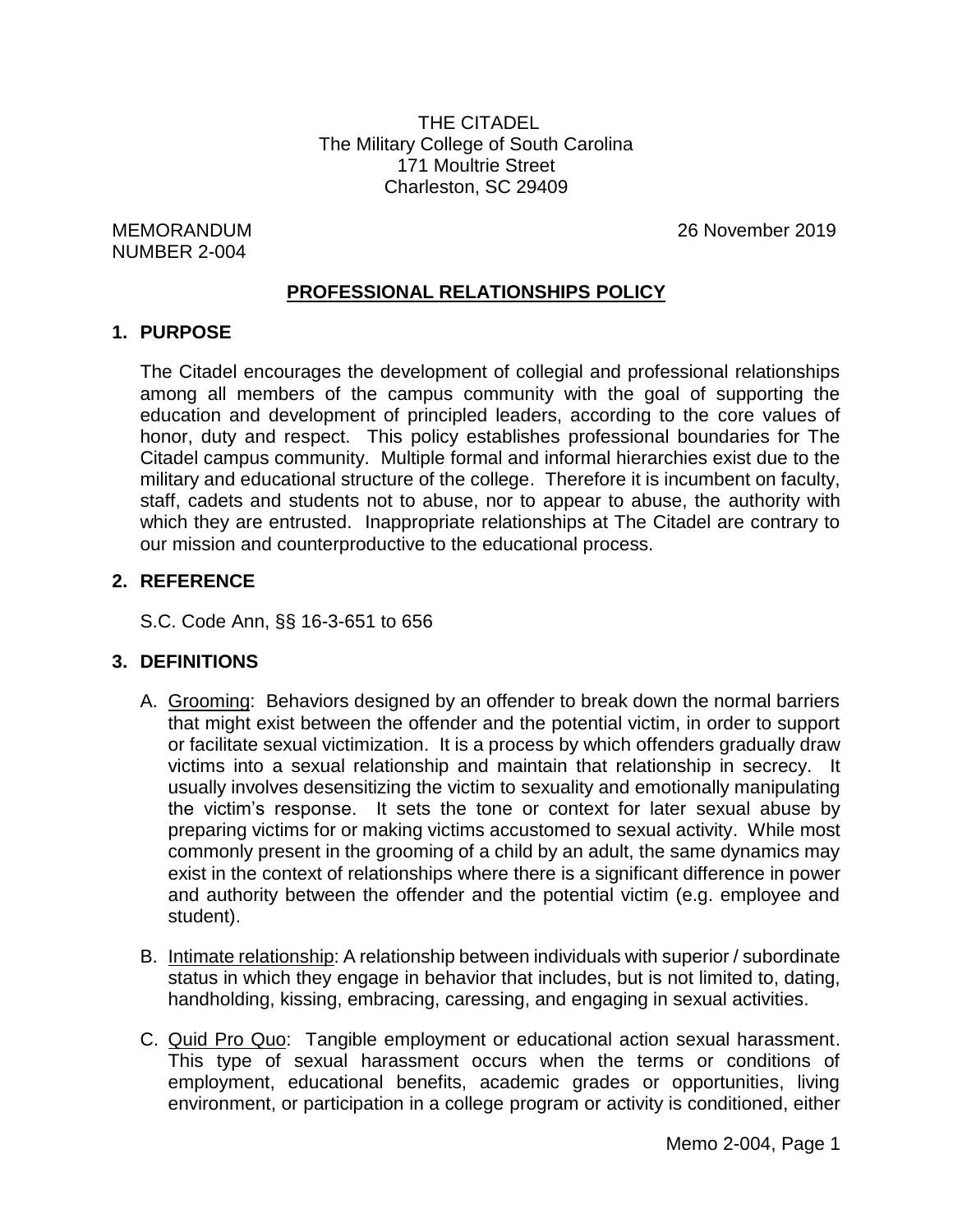explicitly or implicitly, upon submission to unwelcome sexual advances or requests for sexual favors, or submission or rejection is a factor in decisions affecting that individual's employment, educational benefits, academic grades or opportunities, living environment, or participation in a college program or activity. Generally, perpetrators will be agents or employees with some authority from the college.

D. Unprofessional relationship: For purposes of this policy, an unprofessional relationship exists when individuals with a superior / subordinate relationship engage in behavior that compromises the chain of command, results in the appearance of partiality, or otherwise undermines good order, discipline, authority, or morale.

# **4. POLICY**

- A. The Citadel prohibits all employees from establishing, developing, carrying on, or attempting to develop (grooming or quid pro quo) or conduct an intimate or sexual relationship with a trainee, subordinate employee, or cadet. The Citadel also prohibits all employees from participating in unprofessional relationships with trainees, subordinate employees, cadets, or non-cadet students. The Citadel highly discourages any attempt or effort for employees to engage in an intimate or sexual relationship with non-cadet students who are **not** supervised, instructed, or evaluated.
- B. Grooming activity and intimate and/or otherwise unprofessional relationships can be conducted in person and/or via written/electronic materials conveyed digitally or traditionally, telephone calls, text messaging, video, photographs, or any other means of communication. Such activity is banned for faculty and staff with regard to all cadets, non-cadet students, and any person who is subject to that individuals' supervision, instruction, or evaluation.
- C. The Citadel prohibits all cadets from establishing, developing, carrying on, or attempting to develop (grooming or quid pro quo) or conduct an intimate or sexual relationship with a subordinate cadet. The Citadel specifically prohibits upperclass cadets from engaging in this behavior with freshman cadets; it likewise prohibits cadets in superior positions from engaging in such behavior with subordinate cadets.
- D. The Citadel's leadership will comprehensively investigate all allegations of misconduct; care for those reporting the misconduct; hold the accused accountable while protecting due process for the accused, and will initiate procedures to reduce the risk of misconduct as appropriate. These actions will ensure that the college is positioned to address the critical issues affecting the development and success of our cadets, students, and employees by maintaining the highest levels of professionalism in all interactions between persons of varying positions of authority.